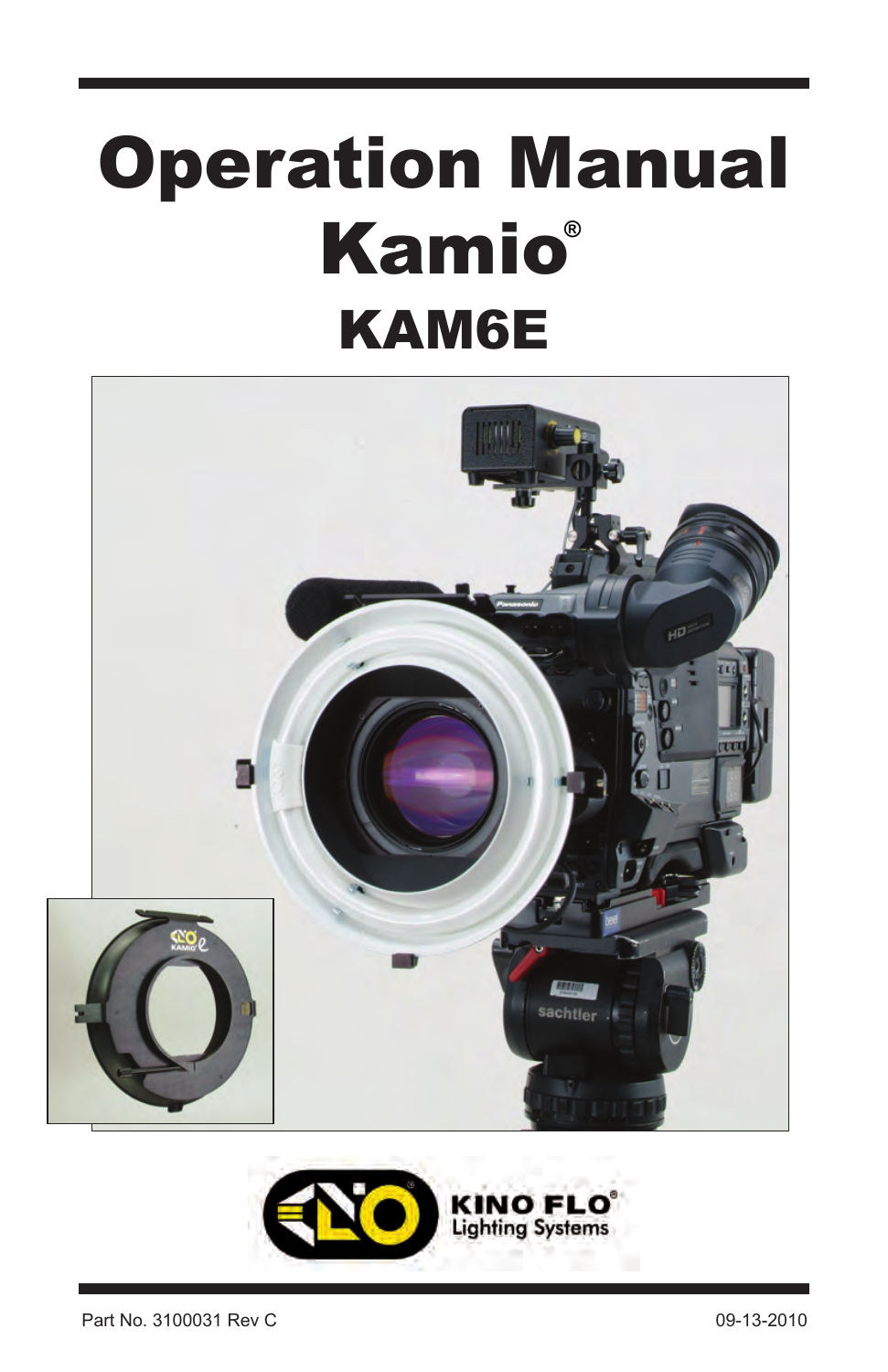### **Kamio 6E Kit (On-Camera/ENG)**

The **Kamio 6E** is a ring-light that clips to the lens of film or video cameras. It is powered by an on-board 12-24VDC dimming ballast **(BAL-149X)**. Main application is for front-fill beauty light for ENG stand-up interviews.





**KIT-KAM6E** Kamio 6E Kit, (On-Camera/ENG)

**Kit Contents:** 1 Kamio 6E Ring-Light (112mm) w/ 3ft Harness

- 1 Kamio 12VDC On-Camera Ballast
- 1 Ballast Mount
- 1 Baby Shoe Mount
- 1 Travel Case

**Dimensions: Weight:** 21 x 7.5 x 17" 10 lb (53.5 x 19 x 43cm) (4.5kg)

## **Kamio 6E System (On-Camera/ENG)**





### **SYS-KAM6E**

Kamio 6E System, (On-Camera/ ENG)

#### **System Contents:**

- 1 Kamio 6E Ring-Light (112mm) w/ 3ft Harness
- 1 Kamio 12VDC On-Camera Ballast
- 1 Ballast Mount
- 1 Baby Shoe Mount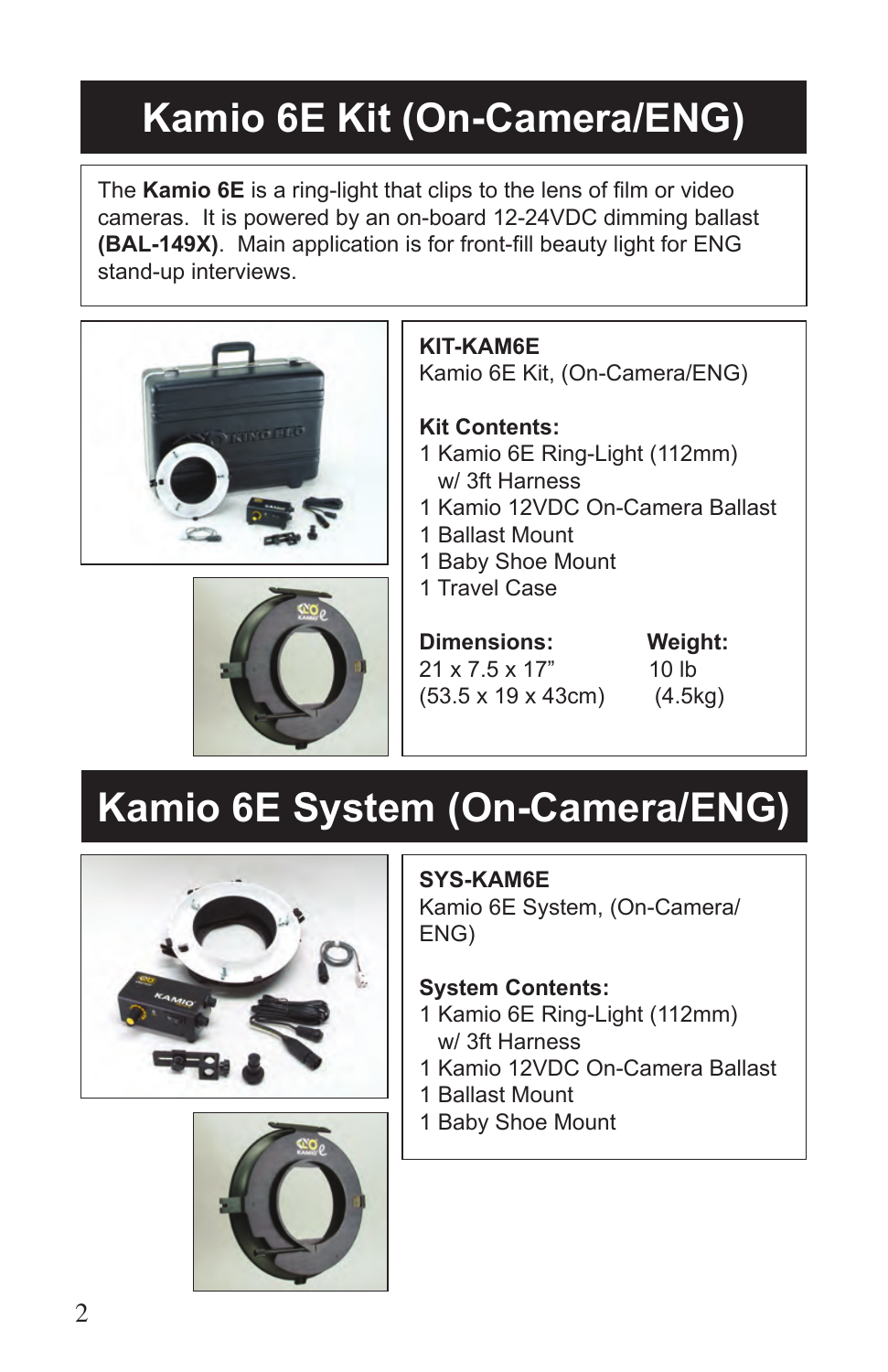### **Kamio Assembly**



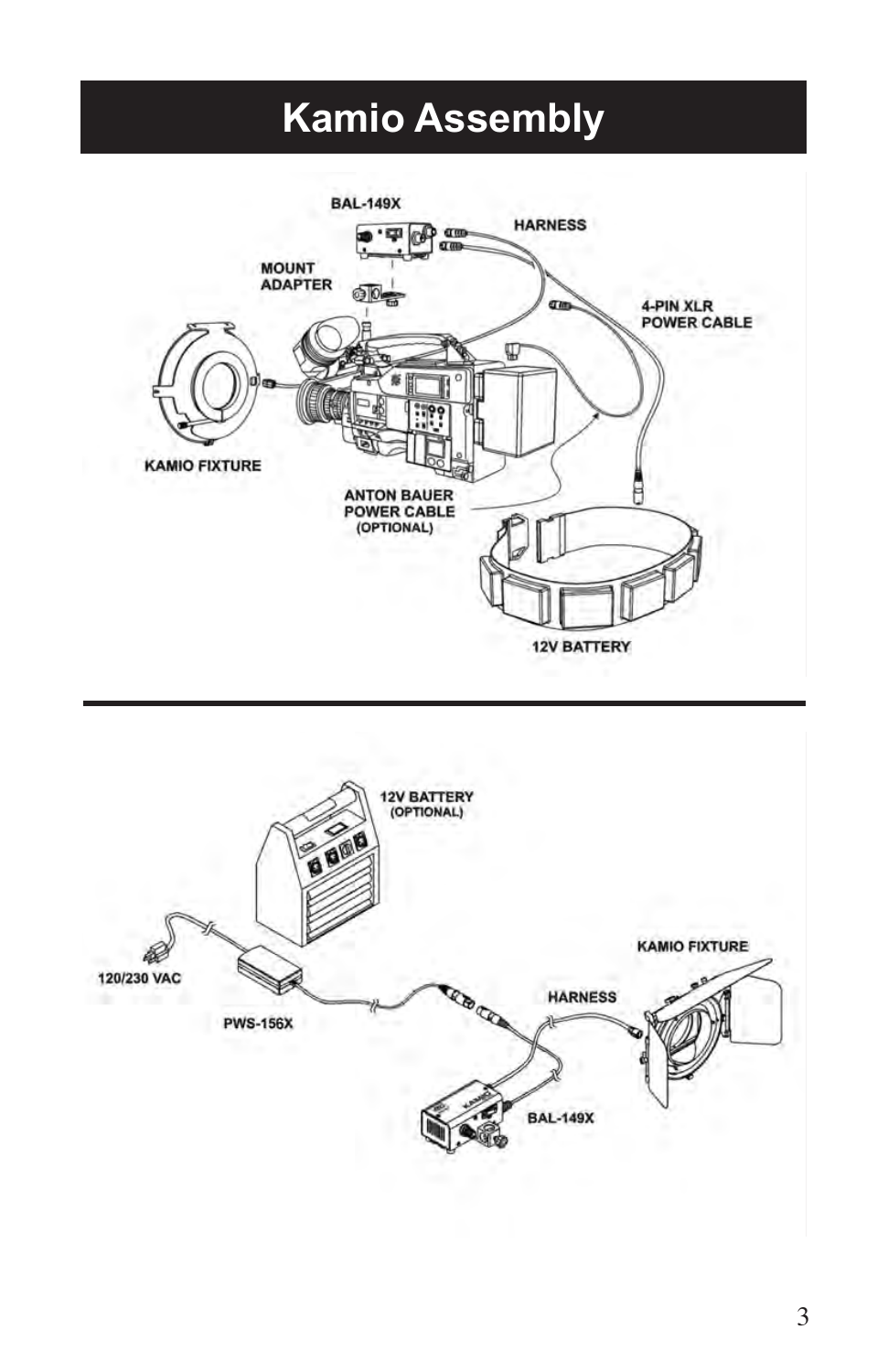### **Kamio Detail**



### **Mounting Kamio to Lens**

The **Kamio 6E** Ring-Light is designed to mount directly onto the camera lens. An expandable clamping ring is designed to fit lenses with an outside diameter of 112mm (e.g. Panavision Primo Primes). Turn the locking screw to clamp down on the lens. Lens adapter rings are available to accommodate various smaller lens diameters. (See "Accessories" for details.)



**Note: The Kamio is only recommended for fixed barrel lenses.** Fixed barrel lenses are designed to support the weight of the Kamio and keep the fixture properly oriented.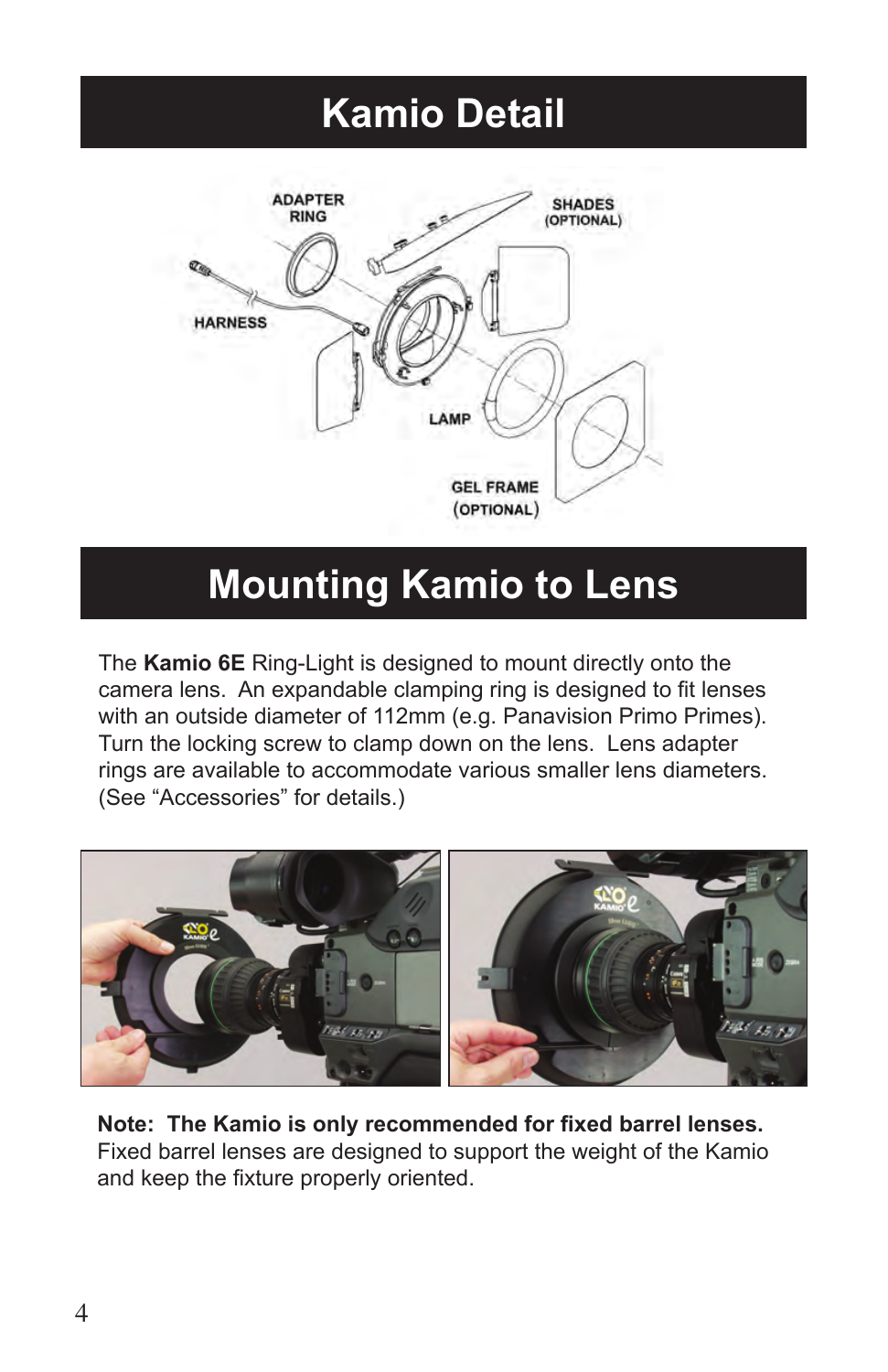### **Changing Lamps**



Extract the lamp by pushing the lamp harness through the reflector. The lamp will clear the reflector making it easier to grasp.

## **Applying Gel Filters**



#### **IMPORTANT:**

*Prior to using the filter frame, remove translucent protective plastic coating from both sides.* 

Use the steel gel template to cut a filter to the correct size. The filter is then taped to the transparent filter frame.



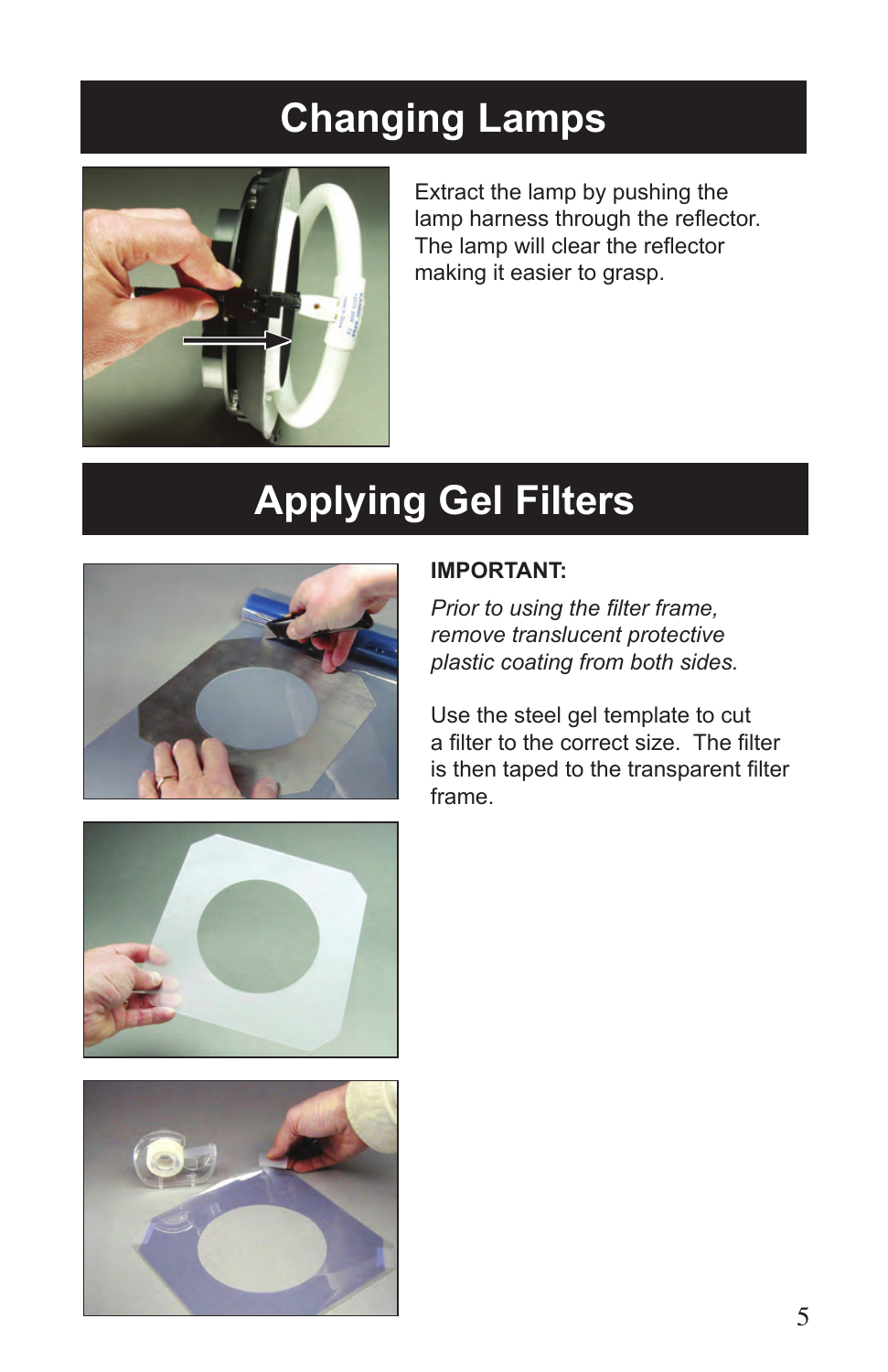### **Ballast Operation**

#### **Warning! To Ensure Proper Operation**

ALWAYS TURN **OFF** THE BALLAST BEFORE connecting or disconnecting lamps, harnesses or head extension cables. Maximum distance is 30ft (2 x 15ft cables).

#### **Ballast Operation**

The Kamio Ballast **(BAL-149X)** operates remote from the fixture. Connect the Kamio lamp harness to the extension cable or the Ballast, making sure to rotate the locking ring until it clicks into the locked position. After the lamps are properly installed, the Ballast can be turned on. Avoid operating in temperatures above 125°F (51°C).

(Note: The dimmer should be full up when striking the lamp. Once the lamp has come up to full temperature, in 3-5 minutes, then dim to the desired light level.)

It is normal for the lamp to take 1-2 seconds to ignite. In cold temperatures the Ballast may take longer to ignite the lamp. If it does not ignite within 5 seconds, switch the ballast to OFF and try again. If the lamp does not strike after 2 or 3 attempts, turn Ballast off, check that the harness or any extension connections are secure and restrike.

**CAUTION: For AC operation use the PWS-156X universal power supply. Do not operate Camera and Kamio with a Camera Battery Charger. The combined load exceeds the Charger's capacity and will result in the Charger failing.**

### **Ballast Controls**







- **A) Power Input:** Connects to 12VDC power cable (4-Pin xlr) or 24VDC cable (3-Pin xlr).
- **B) Lamp Output:** Connects to lamp Harness cable.
- **C) Dimmer Control:** Adjusts light level of the Lamp.
- **D) Trim:** Adjusts the bottom end of the dimming curve.
- **E) Power Switch:** On/off power switch. Indicator lights up green when power is applied.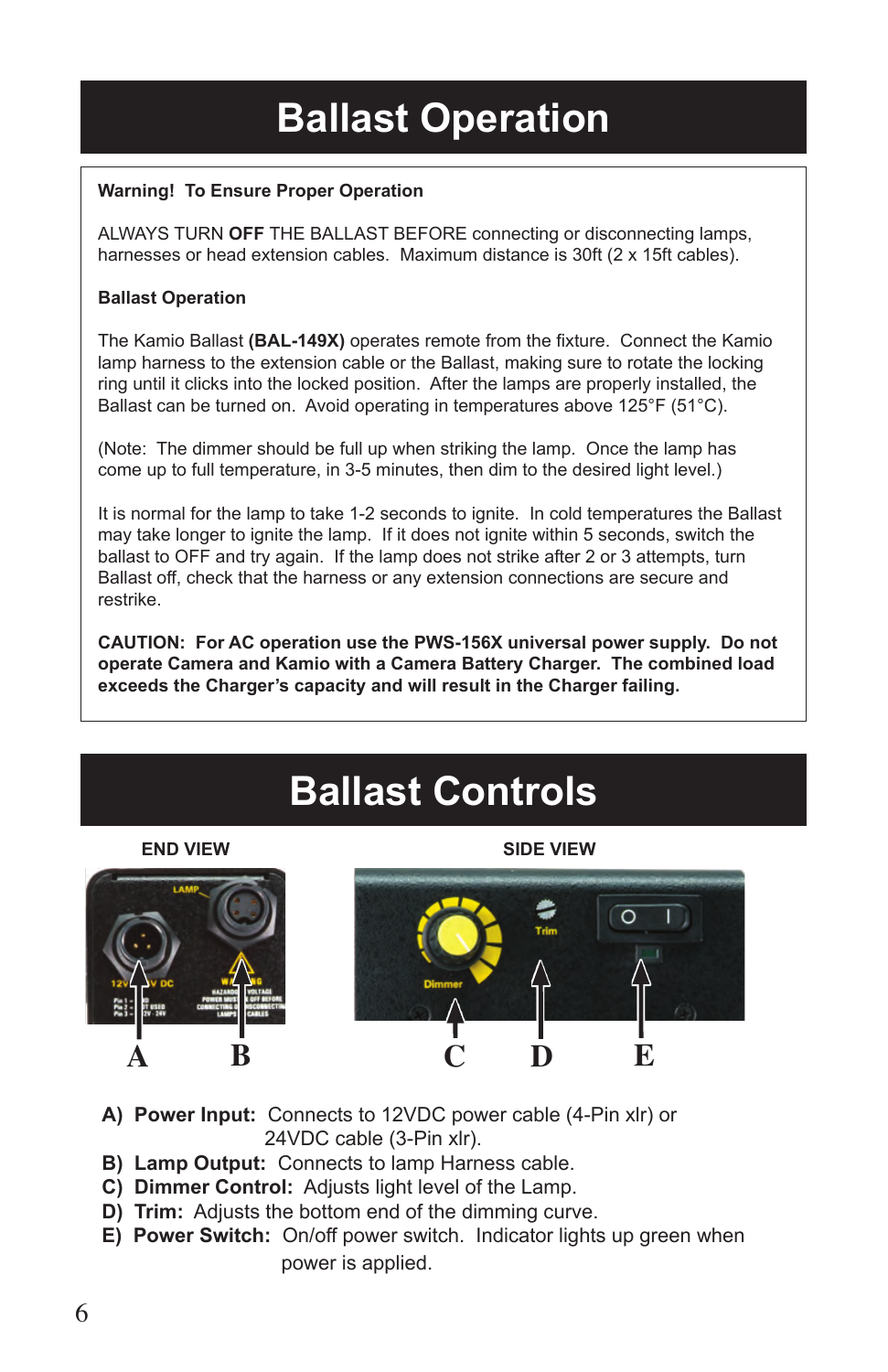### **Mounting Ballast**





Mounting Bracket, **MTP-141**, is required to mount the ballast to a baby pin. Loosen thumbscrew on the **MTP-141** sufficiently to allow the flange to insert into the track on the underside of the ballast.



Baby Shoe Adapter, **MTP-141S**, is used to mount the Ballast to a camera equipped with a hot shoe receptacle. Slide the flange of the **MTP-141S** into the hot shoe receptacle on the camera. Lock the pin by screwing down the thumbscrew.



An optional Baby Mount w/ ¼" Screw **(MTP-141P)** is used to mount the Kamio Ballast to cameras equipped with a  $\frac{1}{4}$  screw hole instead of a hot shoe. Another mount option is the Ballast Clamp with Baby Pin (**MTP-141C**). Both can be used with the **MTP-141.**



Mount the **BAL-149X** to the baby pin as shown.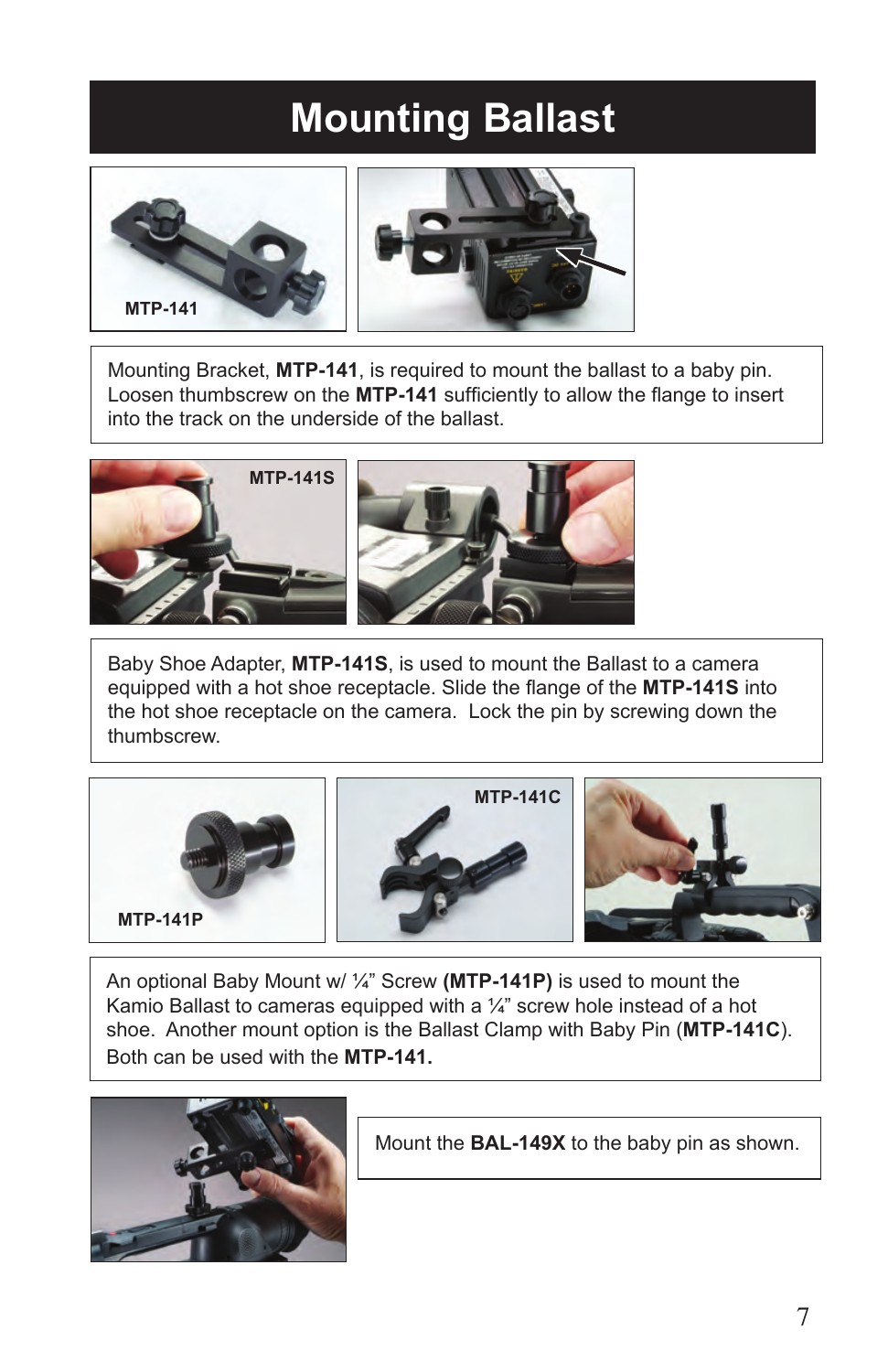### **Lamps and Adapter Rings**







| <b>KAM58/85</b>                             | 58-85mm Threaded ring adapter                 |  |  |  |
|---------------------------------------------|-----------------------------------------------|--|--|--|
| <b>KAM72/85</b>                             | 72-85mm Threaded ring adapter                 |  |  |  |
| KAM80                                       | 80mm / Fits Zeiss Super Speed Lenses          |  |  |  |
|                                             | Canon 16X Mechanical Zoom                     |  |  |  |
| KAM82                                       | 82mm / Fits Fuji 16x5.5/13x5.5/.8x Converter  |  |  |  |
| KAM84                                       | 84mm / Fits Panavision Digital Primes         |  |  |  |
| KAM85                                       | 85mm / Fits many Canon & Fujinon Zooms        |  |  |  |
| KAM86                                       | 86mm Lens Adapter                             |  |  |  |
| KAM87                                       | 87mm / Fits Zeiss T3 10:1 Zoom                |  |  |  |
| KAM89                                       | 89mm / Fits Canon XL1, 16X Auto Zoom          |  |  |  |
|                                             | and 3X Auto Zoom                              |  |  |  |
| KAM93                                       | 93mm Lens Adapter                             |  |  |  |
| KAM94                                       | 94mm / Fits Canon XL2                         |  |  |  |
|                                             | 20 x 5.4 - 108mm Zoom                         |  |  |  |
| KAM95                                       | 95mm / Fits Zeiss Ultra & Canon Zooms         |  |  |  |
| KAM97                                       | 97mm Lens Adapter                             |  |  |  |
| KAM98                                       | 98mm Lens Adapter                             |  |  |  |
| <b>KAM100</b>                               | 100mm / Fits Fujinon 17 (8-160mm Zoom)        |  |  |  |
| <b>KAM102</b>                               | 102mm / Fits Panavision Digital Zooms,        |  |  |  |
|                                             | 25-112mm SDZT, 6-27mm SDZW                    |  |  |  |
| <b>KAM104</b>                               | 104mm / Fits Arri Digital Primes,             |  |  |  |
|                                             | Angenieux 14x8                                |  |  |  |
| <b>KAM110</b>                               | 110mm / Fits Cooke Primes                     |  |  |  |
|                                             |                                               |  |  |  |
|                                             |                                               |  |  |  |
| Note: 112mm clamp ring permanently fixed to |                                               |  |  |  |
|                                             | Kamio fixture. Fits Panavision® Primo Primes. |  |  |  |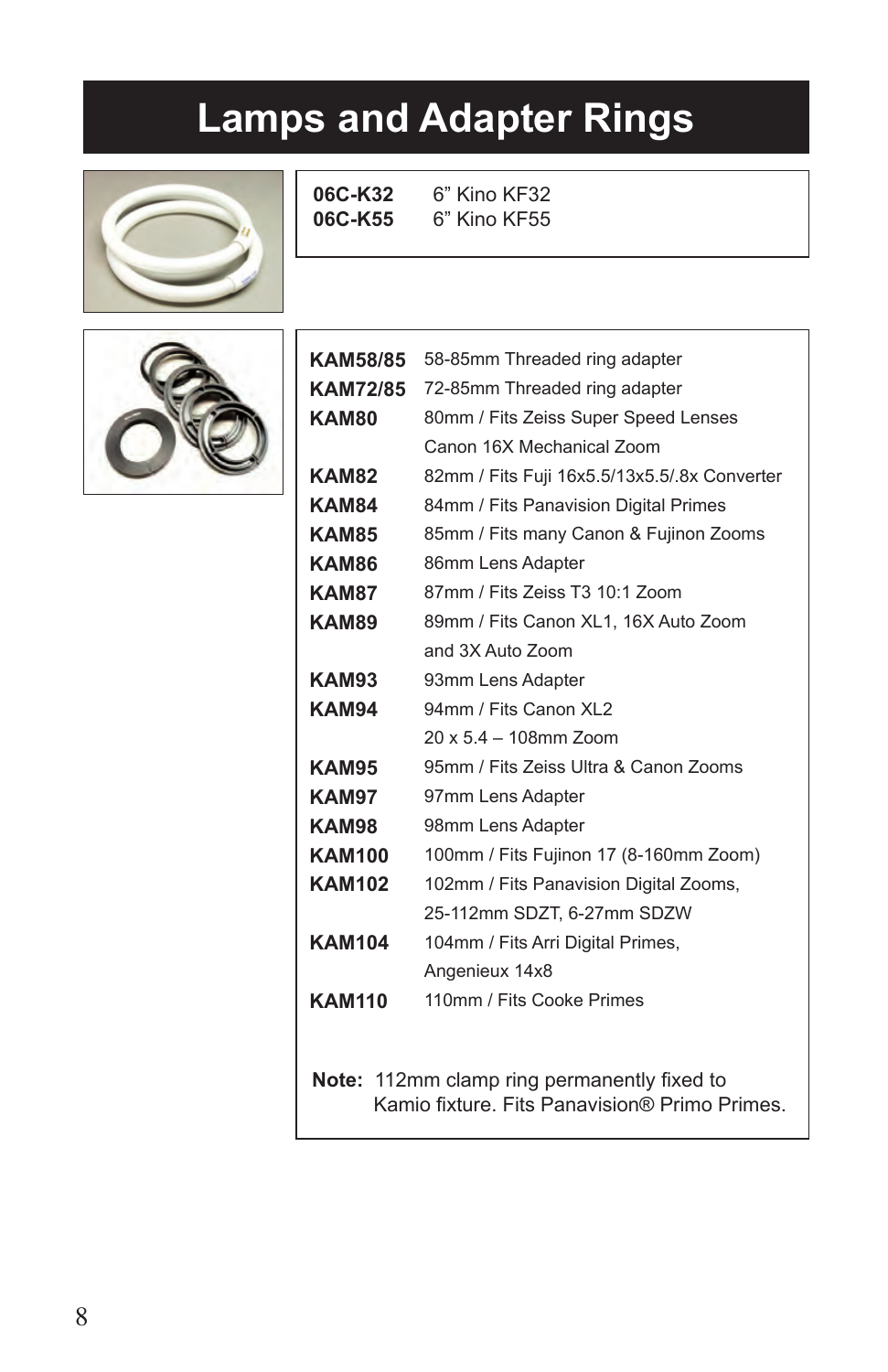## **Kit Components and Accessories**

| <b>GFR-KAM6</b><br><b>GFR-KAM6T</b> | Kamio Gel Frame<br>Kamio Gel Frame Template                 |
|-------------------------------------|-------------------------------------------------------------|
|                                     |                                                             |
| <b>HAR-KAM6</b>                     | Kamio Lamp Harness, 3ft                                     |
| <b>KAM6L</b>                        | Kamio 6 Barndoor, Long                                      |
| <b>KAM6S</b>                        | Kamio 6 Barndoor, Short (2pk)                               |
| <b>MTP-141</b>                      | Kamio Ballast Mount (16mm)                                  |
| <b>MTP-141C</b>                     | Kamio Ballast Clamp w/ Baby Pin<br>(16mm)                   |
| <b>MTP-141P</b>                     | Kamio Ballast Baby Mount w/<br>$\frac{1}{4}$ " Screw (16mm) |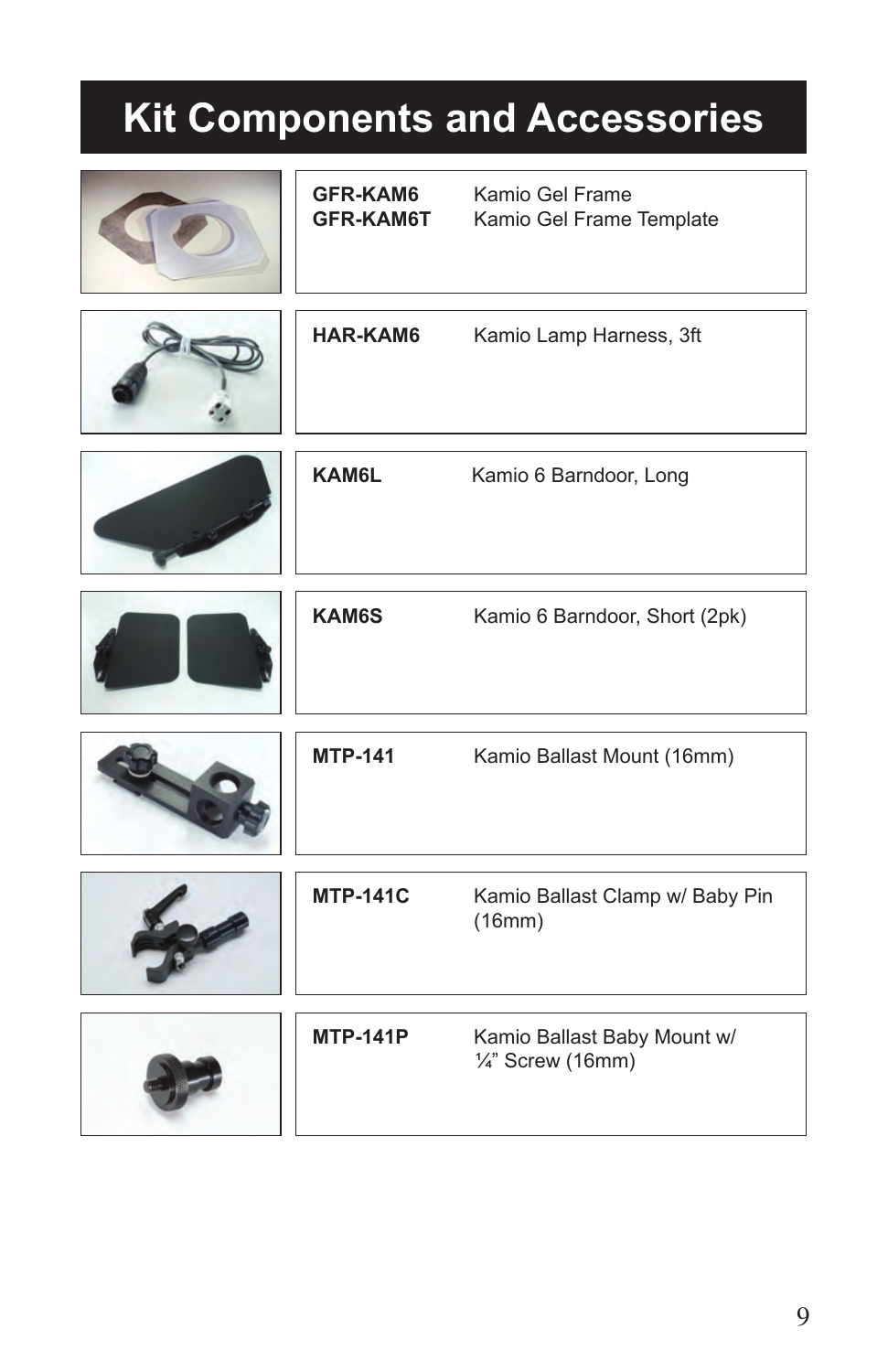|              | <b>MTP-141S</b> | Kamio Ballast Baby Shoe Mount<br>(16mm)                                                                                                                                                                                                                              |  |  |
|--------------|-----------------|----------------------------------------------------------------------------------------------------------------------------------------------------------------------------------------------------------------------------------------------------------------------|--|--|
|              | <b>PWC-141A</b> | Kamio to Anton Bauer Battery<br>Adapter, 3ft<br>Caution: For AC operation of Camera and Kamio, do not<br>use Battery Charger. The combined load exceeds the<br>Charger's capacity. Use Kino Flo's AC Power Supply<br><b>PWS-156X</b> for AC operation of Kamio Only. |  |  |
|              | <b>PWC-141X</b> | Kamio to 4-Pin xlr, 8ft                                                                                                                                                                                                                                              |  |  |
|              | <b>PWS-156X</b> | 6.6 Amp Universal VAC<br>Power Supply w/ 4-Pin xlr<br>(Edison and European IEC<br>power cords included)                                                                                                                                                              |  |  |
|              | X04-K15         | Kamio Head Extension Cable, 15ft                                                                                                                                                                                                                                     |  |  |
| <b>Gases</b> |                 |                                                                                                                                                                                                                                                                      |  |  |



**KAS-KAM6-C** Kamio 6 Basic Travel Case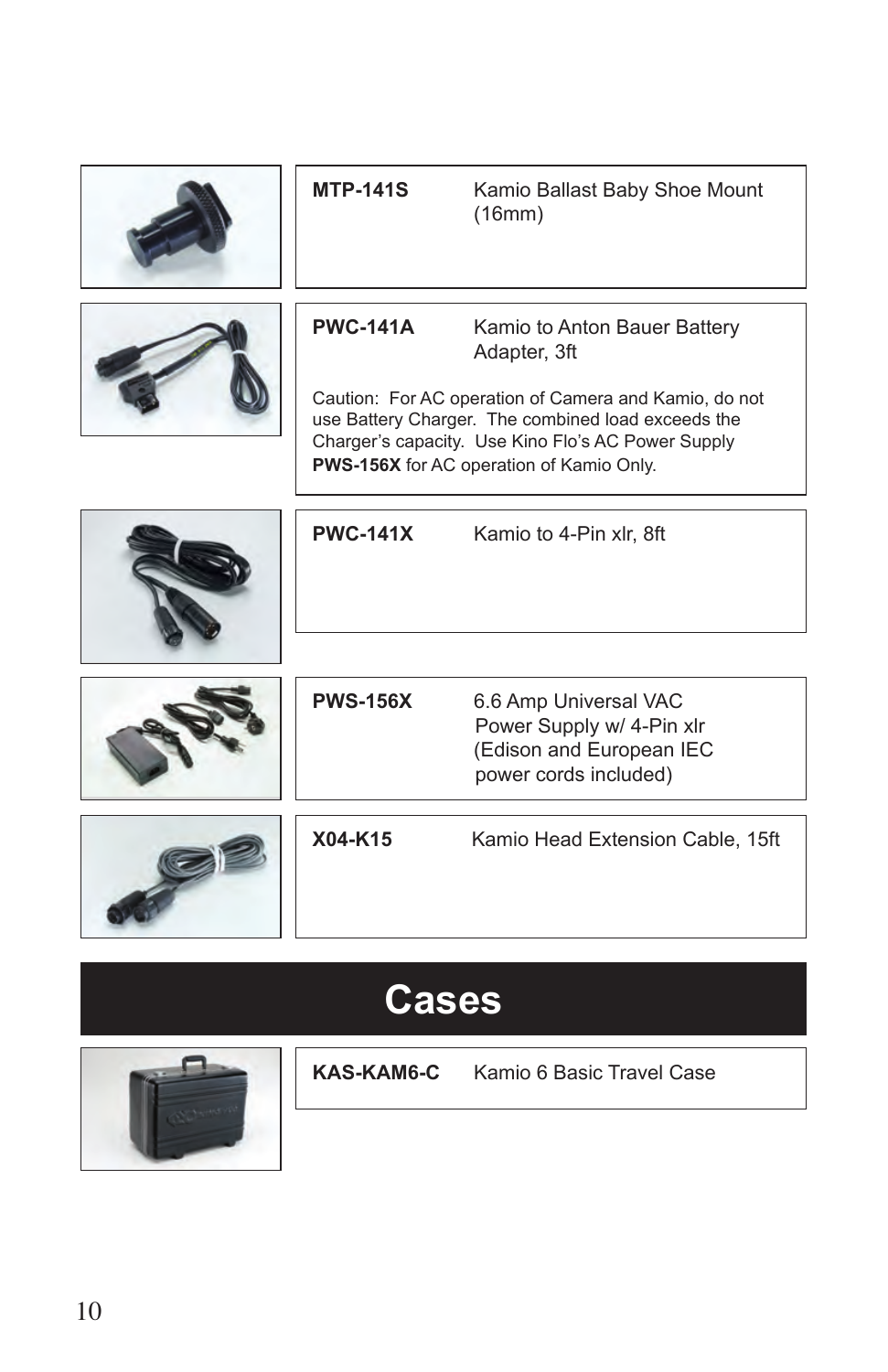### **Ballast Specifications**



**BAL-149X**

**BAL-149X** Kamio Ballast, 12-24VDC w/ 4-Pin xlr

> **Input Voltage:** 12-24VDC **Power Rating:** 12VDC = 30 Watts @ 2.5 amps 15VDC = 30 Watts @ 2.0 amps 24VDC = 31 Watts @ 1.3 amps **Switching:** On/Off **Output Frequency:** 25 kHz **Size:** 4.7 x 2.5 x 2" (11.9 x 6.4 x 5.1cm) **Weight:** 1.0 lb (0.4kg) **Weight w/ Mount:** 1.2 lb (0.5kg)

### **Ballast Specifications**



**KAM6E**

**KAM6E** Kamio 6E (On-Camera/ENG)

 **Fixture Dimensions:** 10 x 9 x 2" (25.5 x 23 x 5cm)  **Opening:** 112mm  **Mount Type:** Clip onto lens  **Weight w Lamp:** 1.0 lb (0.5kg)  **Weight w/ Lamp and Barndoors:** 2.07 lb (0.94kg)